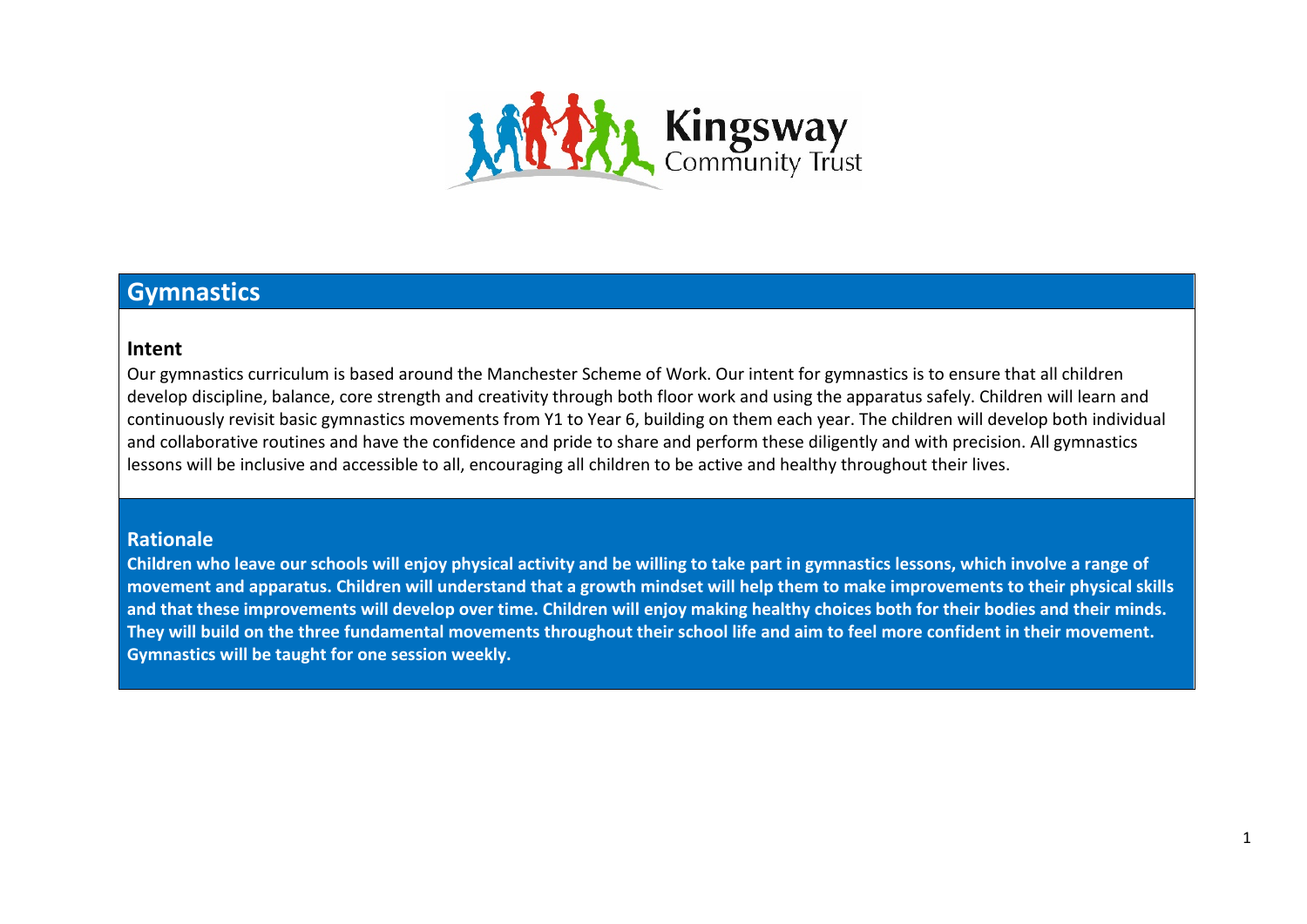

## **Gynmastics Curriculum**

|                                | Page |
|--------------------------------|------|
| <b>Nursery &amp; Reception</b> | 3    |
| Year 1 & 2                     |      |
| Year 3                         | 5    |
| Year 4                         | 6    |
| Year 5                         |      |
| Year 6                         |      |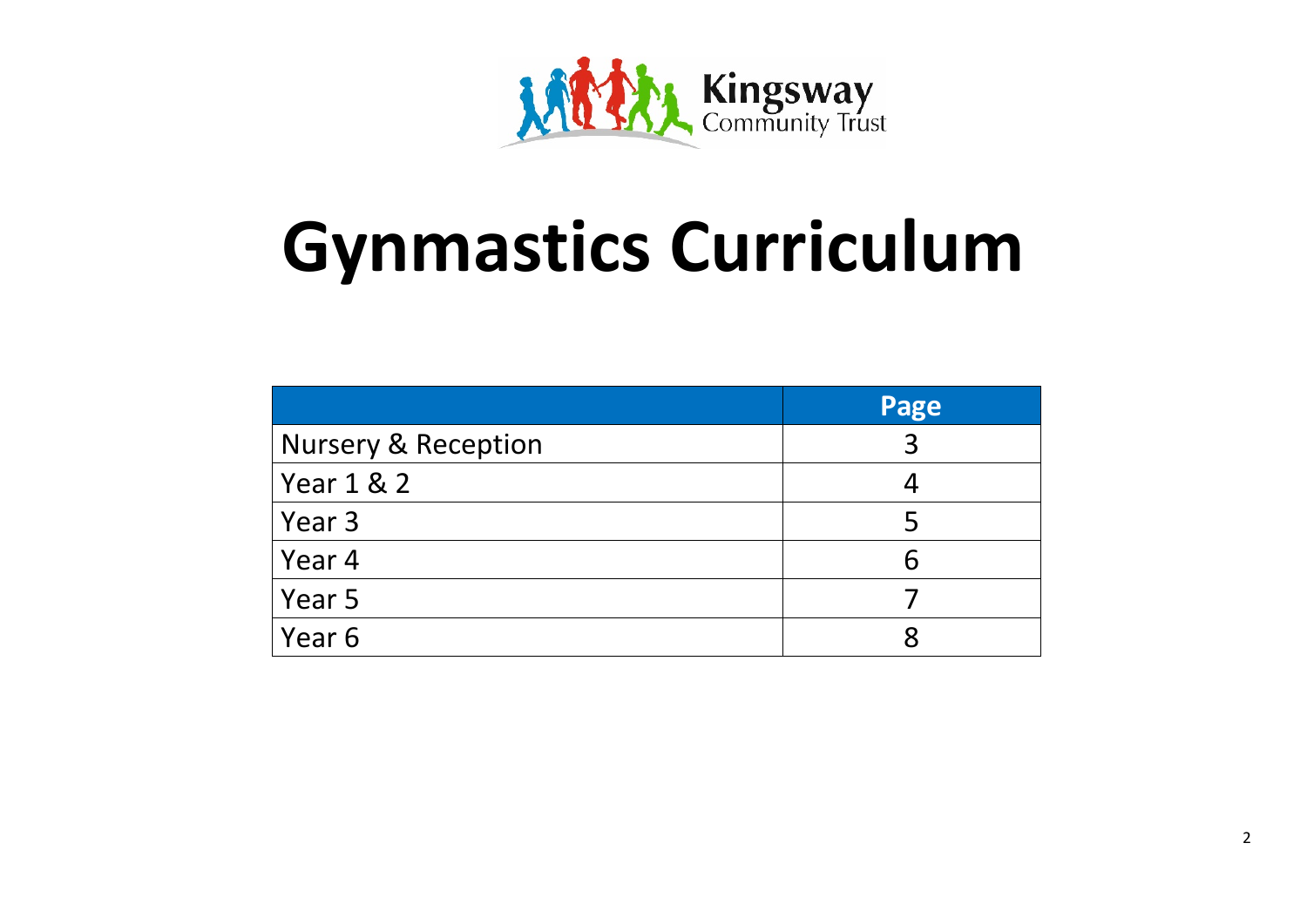|    | Knowledge                                | Skills taught in units                            | Vocabulary      |
|----|------------------------------------------|---------------------------------------------------|-----------------|
|    | I know some sequences and patterns of    | I can develop ways that I move around the setting | Balance         |
| UÑ | movements which are related to music and | I can balance e.g. when walking on a low wall,    | Pedal           |
| Œ  | rhythm                                   | I can skip, hop, stand on one leg and hold a pose | Throw and catch |
|    |                                          | for a game like musical statues                   | Skip            |
|    |                                          | I can use large-muscle movements to wave flags    | Hop             |
|    |                                          | and streamers                                     | Freeze          |

| Reception | <b>Knowledge</b>                              | <b>Skills taught in units</b>                    | <b>Vocabulary</b> |
|-----------|-----------------------------------------------|--------------------------------------------------|-------------------|
|           | I know that regular physical activity is good | I can move in a variety of ways e.g.             | Apparatus         |
|           | for me                                        | - rolling                                        | Movement          |
|           | I know how to safely use a range of large and | - crawling                                       | Safely            |
|           | small apparatus indoors and outside, alone    | - walking                                        |                   |
|           | and in a group                                | - jumping                                        |                   |
|           |                                               | - running                                        |                   |
|           |                                               | - hopping                                        |                   |
|           |                                               | - skipping                                       |                   |
|           |                                               | - climbing                                       |                   |
|           |                                               | I can combine different movements with ease and  |                   |
|           |                                               | fluency                                          |                   |
|           |                                               | I can develop my body-strength, balance, co-     |                   |
|           |                                               | ordination and agility                           |                   |
|           |                                               | I can negotiate space and obstacles safely, with |                   |
|           |                                               | consideration for themselves and others          |                   |
|           |                                               | I can move energetically when running, jumping,  |                   |
|           |                                               | dancing, hopping, skipping and climbing          |                   |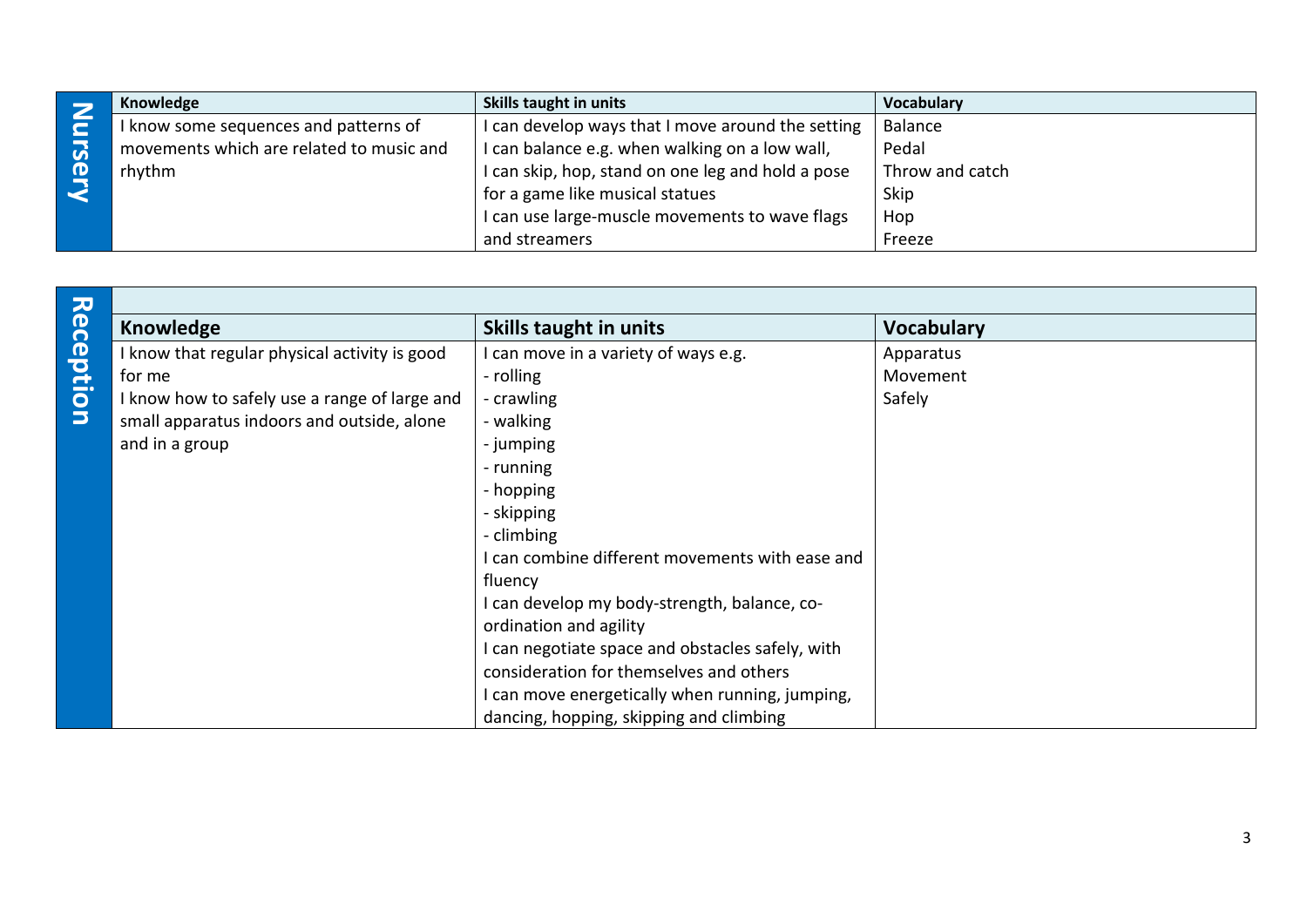| K                        | <b>Subject: Gymnastics</b>                     |                                                   |                   |
|--------------------------|------------------------------------------------|---------------------------------------------------|-------------------|
| <b>ear</b>               | <b>Knowledge</b>                               | Skills taught in units                            | <b>Vocabulary</b> |
|                          | I know how to use the four basic moves -       | can perform basic gymnastic actions - travelling, | <b>Travelling</b> |
| $\overline{\phantom{a}}$ | travelling, rolling, weight on hands and       | rolling, weight on hands and jumping              | Rolling           |
|                          | jumping                                        | can perform basic movements slowly                | Weight on hands   |
|                          | I know what separate body parts are doing      | can link together two basic actions               | Jumping           |
|                          | whilst I perform basic actions e.g. arms, legs | can perform basic actions in two different ways   | Mat               |
|                          | and back                                       | can work quietly and safely on the floor          | Movement          |
|                          |                                                | apparatus                                         | <b>Balance</b>    |
|                          |                                                |                                                   | Points            |
|                          |                                                |                                                   | Demonstrate       |
|                          |                                                |                                                   | Observe           |
|                          |                                                |                                                   | Evaluate          |

| $\boldsymbol{\sigma}$   | <b>Subject: Gymnastics</b>                     |                                                   |                   |
|-------------------------|------------------------------------------------|---------------------------------------------------|-------------------|
| $\boldsymbol{\omega}$   | Knowledge                                      | <b>Skills taught in units</b>                     | <b>Vocabulary</b> |
| $\overline{\mathbf{v}}$ | know how to use the four basic moves -         | can perform basic gymnastic actions - travelling, | <b>Travelling</b> |
|                         | travelling, rolling, weight on hands and       | rolling, weight on hands and jumping              | Rolling           |
|                         | jumping                                        | can perform basic movements slowly                | Weight on hands   |
|                         | know what separate body parts are doing        | can link together three basic actions             | Jumping           |
|                         | whilst I perform basic actions e.g. arms, legs | can perform basic actions in three different ways | Mat               |
|                         | and back                                       | can work quietly and safely on the floor          | Movement          |
|                         |                                                | apparatus                                         |                   |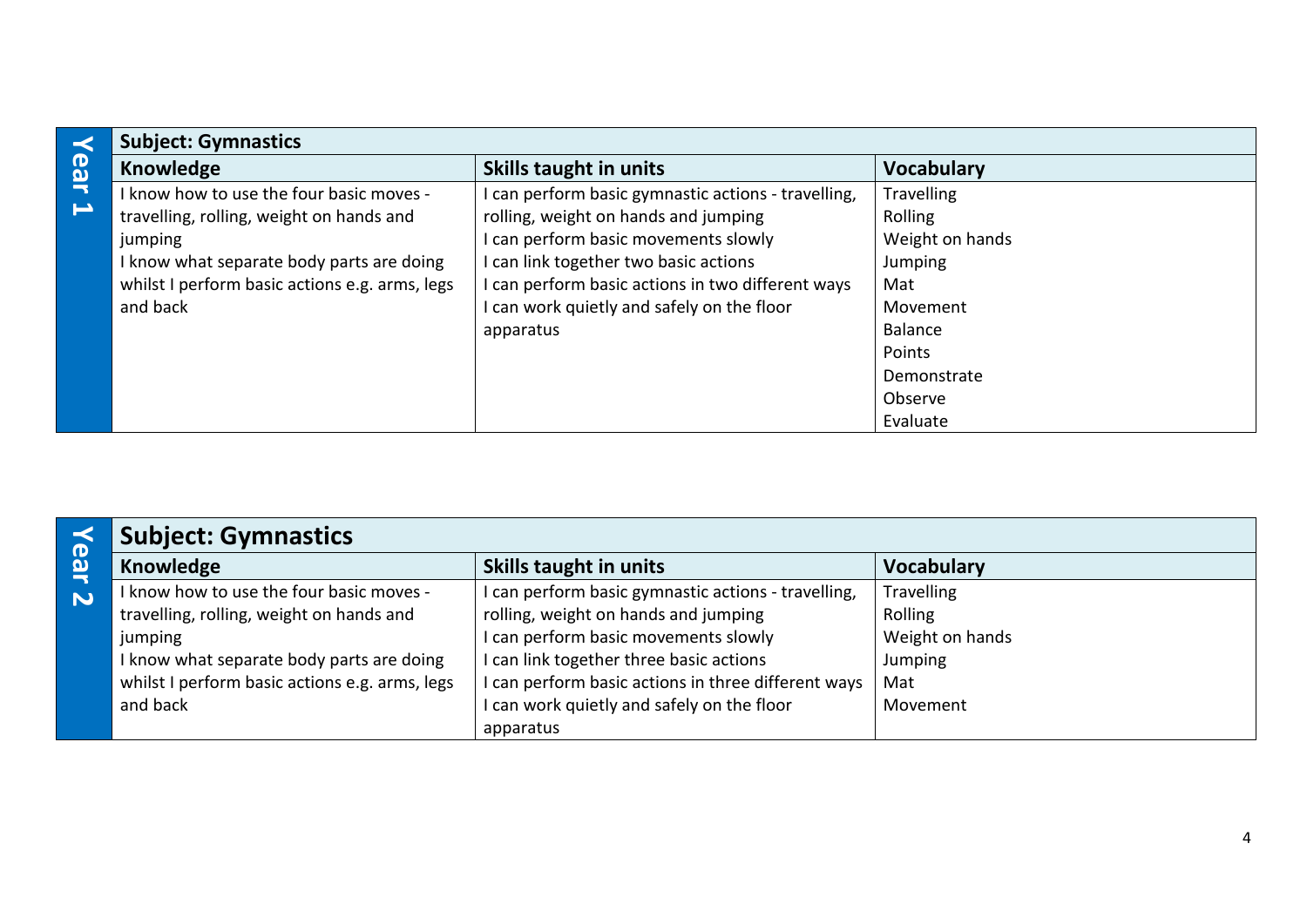|                     | <b>Subject: Gymnastics</b>                     |                                                     |                   |
|---------------------|------------------------------------------------|-----------------------------------------------------|-------------------|
| Year                | <b>Knowledge</b>                               | <b>Skills taught in units</b>                       | <b>Vocabulary</b> |
|                     | I know how to use the four basic moves -       | can work quietly and safely on the floor            | <b>Travelling</b> |
| $\overline{\omega}$ | travelling, rolling, weight on hands and       | apparatus                                           | Rolling           |
|                     | jumping                                        | I can perform basic gymnastic actions - travelling, | Weight on hands   |
|                     | I know what separate body parts are doing      | rolling, weight on hands and jumping                | <b>Jumping</b>    |
|                     | whilst I perform basic actions e.g. arms, legs | I can link together pairs of actions with           | Mat               |
|                     | and back                                       | individuality and increased fluency                 | Movement          |
|                     | I know how to link together a range of basic   | I can perform some actions more slowly than         | Wide              |
|                     | moves                                          | others                                              | Narrow            |
|                     |                                                | I can perform actions with contrasting body         | Quarter jump      |
|                     |                                                | shapes ie. Wide and narrow                          | Half jump         |
|                     |                                                | I can use turning jumps (quarter and half turns)    | Balance           |
|                     |                                                | and link them together to other actions             | Points            |
|                     |                                                | I can link pairs of actions with increased fluency  | Demonstrate       |
|                     |                                                | I can plan and perform a sequence of 3-5 actions    | Observe           |
|                     |                                                | with smooth transitions and using one sequencing    | Evaluate          |
|                     |                                                | criteria                                            |                   |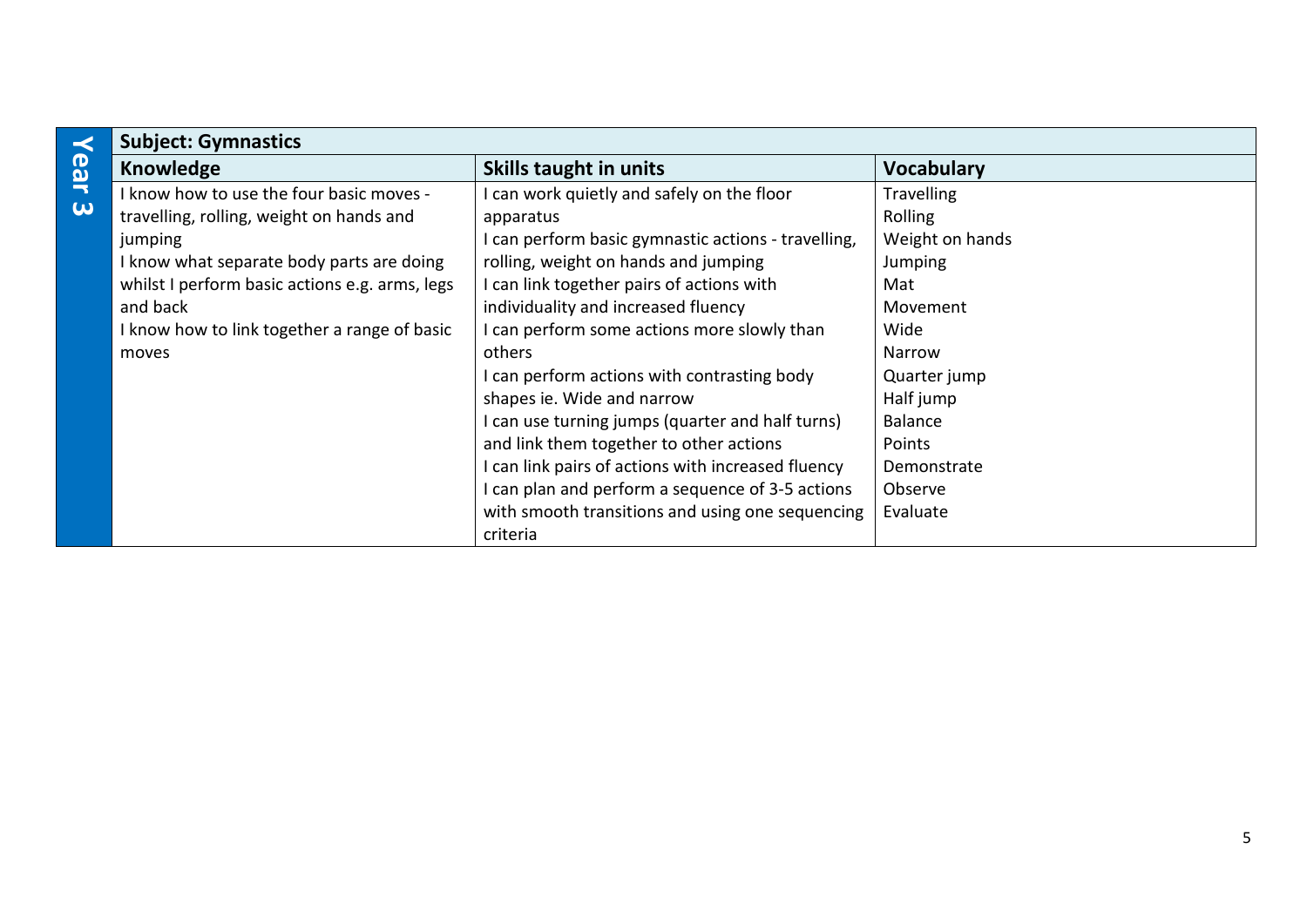|                  | <b>Subject: Gymnastics</b>                 |                                                    |                   |
|------------------|--------------------------------------------|----------------------------------------------------|-------------------|
| ear              | Knowledge                                  | <b>Skills taught in units</b>                      | <b>Vocabulary</b> |
|                  | I know how to use the four basic moves -   | can work quietly and safely on the floor           | <b>Travelling</b> |
| $\blacktriangle$ | travelling, rolling, weight on hands and   | apparatus                                          | Rolling           |
|                  | jumping                                    | can perform basic gymnastic actions - travelling,  | Weight on hands   |
|                  | I know how to link the four basic moves    | rolling, weight on hands and jumping               | Jumping           |
|                  | together and am starting to show           | can select pairs of actions to link and improve    | Mat               |
|                  | individuality and increased fluency        | control and fluency of performance                 | Movement          |
|                  | I know that moves can be done in different | can link pairs of actions showing contrasting      | Wide              |
|                  | ways                                       | speed and repeat the actions accurately            | Narrow            |
|                  |                                            | can perform a range of stable balances             | Quarter jump      |
|                  |                                            | demonstrating clarity of shape and linking to      | Half jump         |
|                  |                                            | other actions                                      | Balance           |
|                  |                                            | can perform stretched actions which are wide or    | Points            |
|                  |                                            | narrow and contrast them with curled actions       | Demonstrate       |
|                  |                                            | Perform a series of actions with a change of speed | Observe           |
|                  |                                            | or shape or direction                              | Evaluate          |
|                  |                                            | can plan and perform a sequence of 4 - 6 actions   |                   |
|                  |                                            | including two of the sequencing criteria           |                   |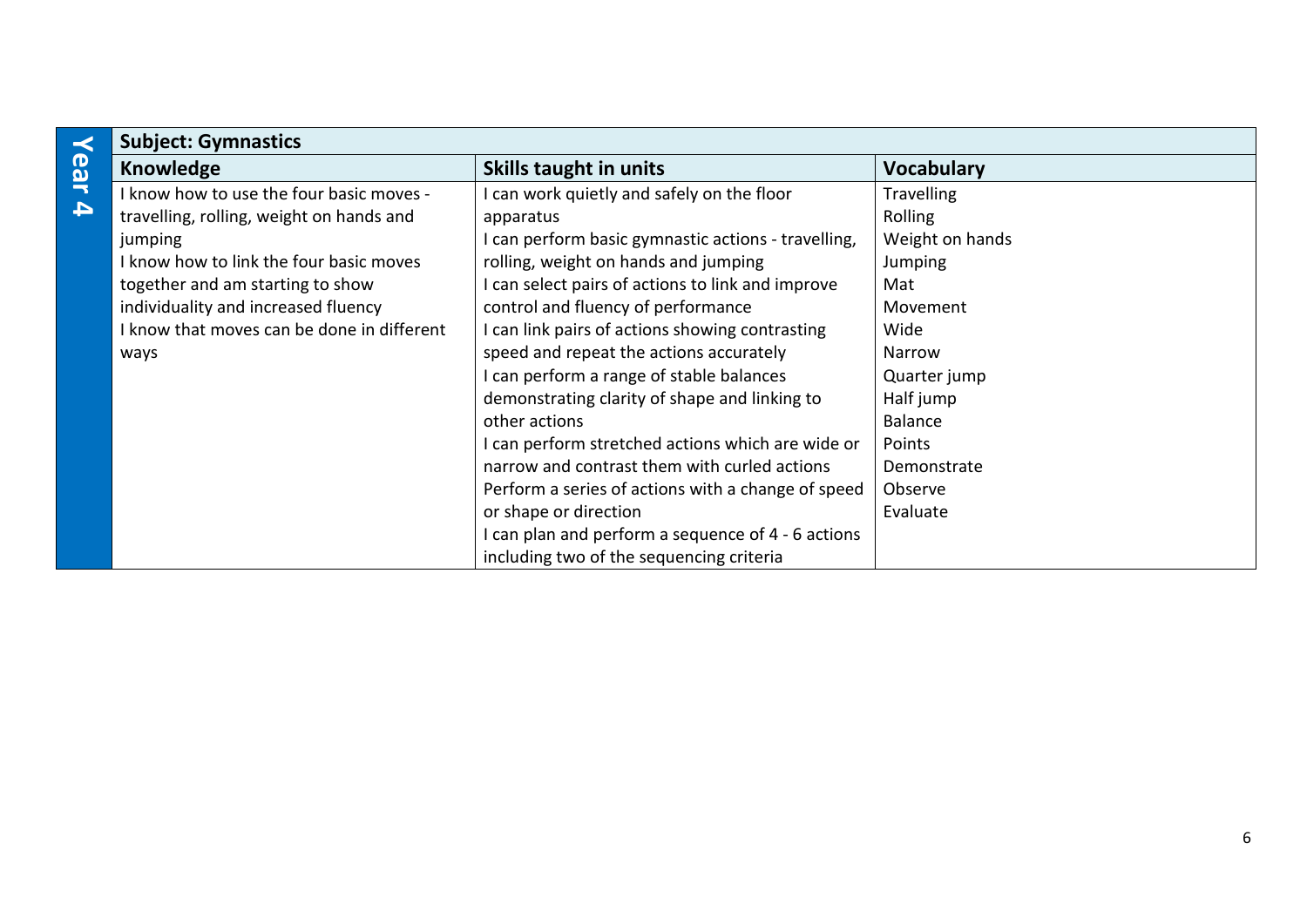| <b>Subject: Gymnastics</b>                 |                                                    |                   |
|--------------------------------------------|----------------------------------------------------|-------------------|
| Knowledge                                  | <b>Skills taught in units</b>                      | <b>Vocabulary</b> |
| I know how to use the four basic moves -   | can work quietly and safely on the floor           | <b>Travelling</b> |
| travelling, rolling, weight on hands and   | apparatus                                          | Rolling           |
| jumping                                    | I can select and link three actions and improve    | Weight on hands   |
| I know how to link the four basic moves    | control and fluency of performance eg rolling,     | Actions           |
| together and am starting to show           | weight on hands, jumping, balancing                | Symmetrical       |
| individuality and increased fluency        | I can link three consecutive actions showing       | Asymmetrical      |
| I know that moves can be done in different | contrasting speed and repeat the actions           | Linear            |
| ways                                       | accurately                                         | Zig-Zag           |
| I know how to link moves and actions       | I can use different basic actions to move in and   | Sequence          |
| together in to a fluid sequence            | out of a range of stable balances with contrasting | Stable            |
| I know that changing direction and using a | shapes                                             | Contrast          |
| range of pathways can enhance my sequence  | I can perform actions which are symmetrical and    | <b>Balance</b>    |
|                                            | contrast them with actions which are               | Points            |
|                                            | asymmetrical                                       | Demonstrate       |
|                                            | I can perform a series of actions (including a     | Observe           |
|                                            | balance) demonstrating both linear and zig-zag     | Evaluate          |
|                                            | pathways                                           |                   |
|                                            | I can plan and perform a sequence of 4-7 actions   |                   |
|                                            | including two or three of the sequencing criteria  |                   |